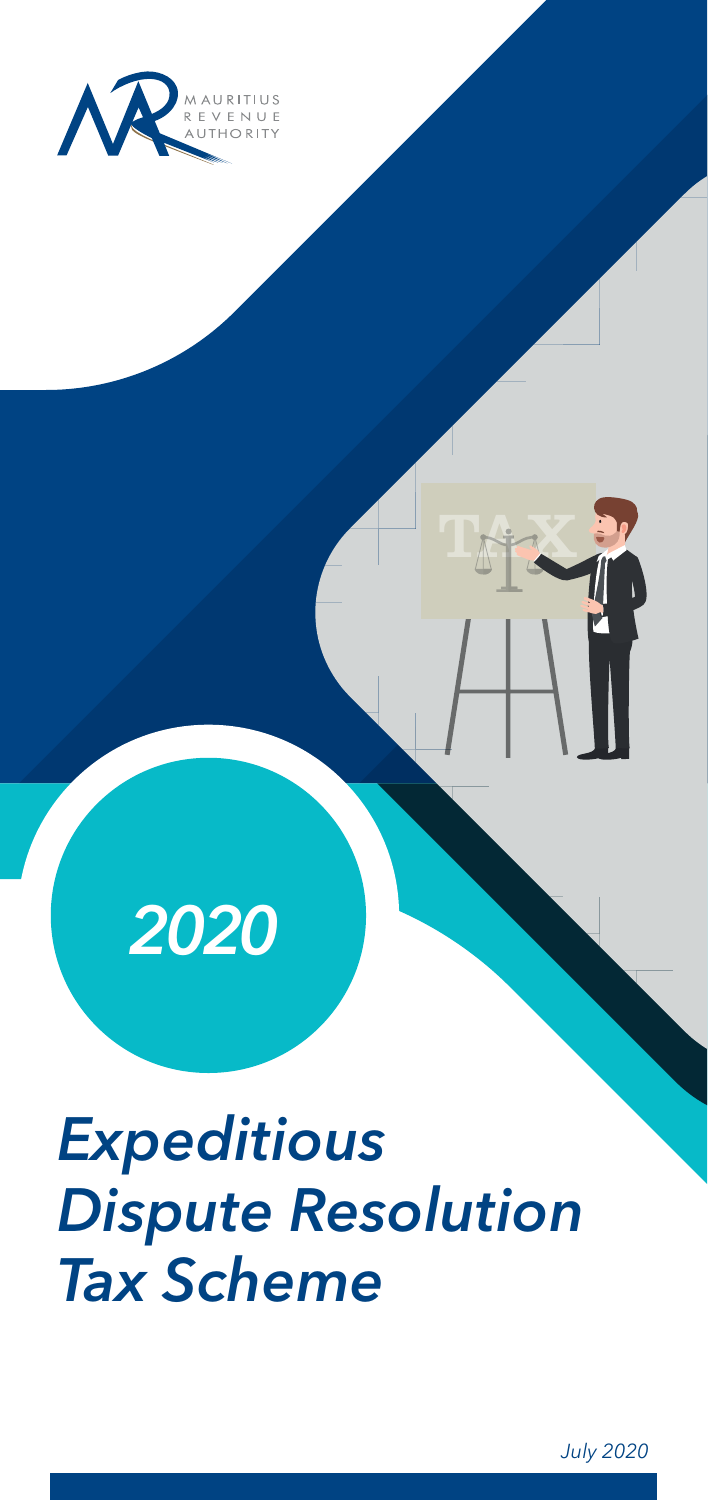#### EXPEDITIOUS DISPUTE RESOLUTION TAX SCHEME

An Expeditious Dispute Resolution Tax Scheme (EDRTS) Panel consisting of 3 officers of the MRA has been set up since 24 July 2017 under the Expeditious Dispute Resolution Tax Scheme (EDRTS) to review assessments raised for any period up to 30 June 2016 for income tax, VAT and Gaming Tax.

As from 25 July 2019 the scheme has been extended to cover assessments/claims raised for EPF and duties and taxes under Customs Act.



The Scheme is operational up to 31 August 2020\*.

## **OBJECTIVE**

The objective of EDRTS is to enable a person who has been assessed to tax under Section 129 or 129A of the Income Tax Act, Section 37 of the Value Added Tax Act, Section 119 of the Gambling Regulatory Authority Act, Section 69 of the Environment Protection Act or duties and taxes under sections 15 and 24A of the Customs Act to apply for a review of the assessments/claims.

#### CONDITIONS APPLICABLE FOR REVIEW

- Assessments/claims must have been raised prior to 01 July 2016.
- Tax claimed under the assessments/claims should not in aggregate, exceed Rs10 million.
- Application for review should be received before 31 August 2020.
- The applicant has not objected to the assessments/ claims or has lodged representations at ARC or appealed to the Supreme Court or to the Judicial Committee of the Privy Council and his representations/appeal are/is still pending.
- Tax should be due under the assessment/s as at date of application.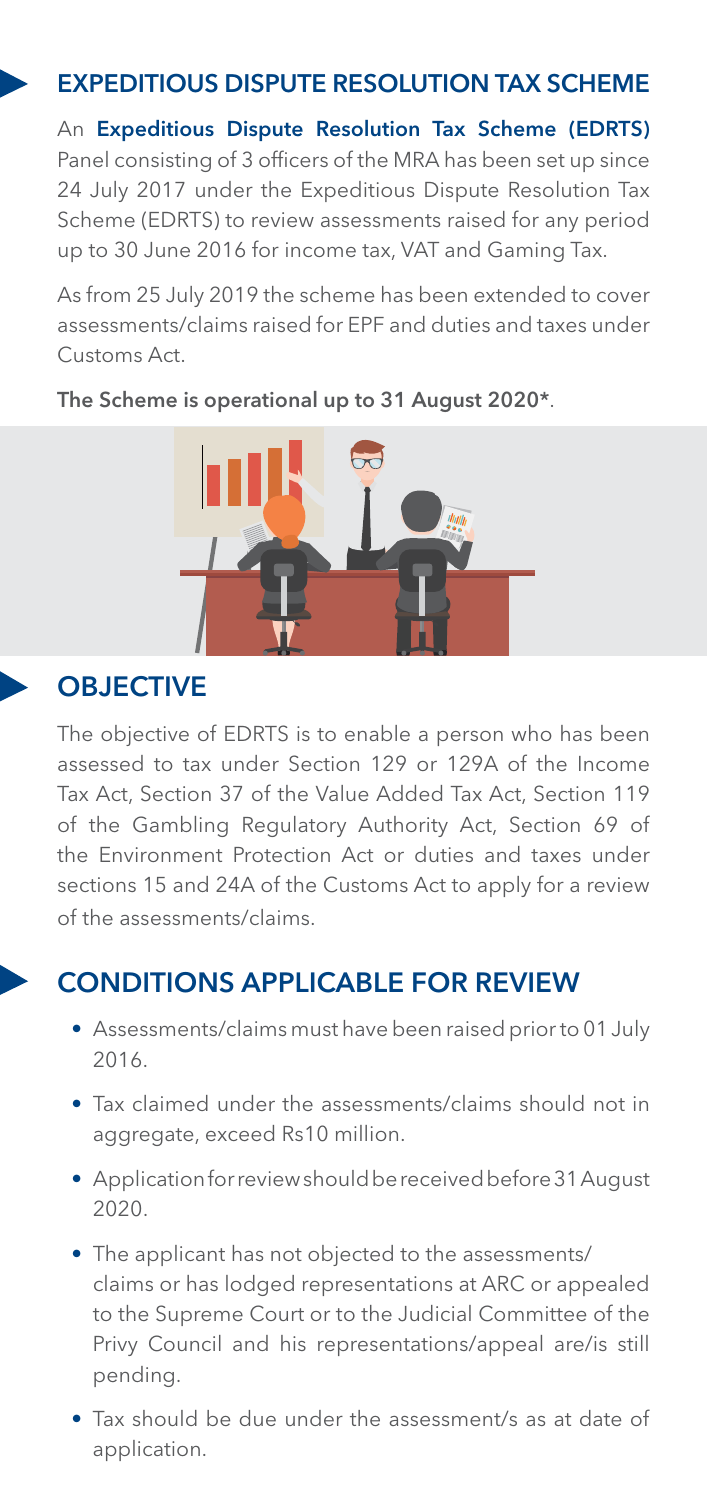- Assessments/claims has not been reviewed under any previous scheme under the Revenue Laws.
- The applicant has to file an affidavit, in the form prescribed by MRA, that he voluntarily foregoes his rights to initiate any proceedings before any Court following the decision of the Panel. (Prescribed form of affidavit is available at MRA Counter or can be downloaded under "Downloadable forms" from MRA'S Website **www.mra.mu**)
- The applicant must not have been convicted of an offence or should not be the subject matter of an enquiry relating to trafficking of dangerous drugs under the Dangerous Drugs Act, terrorism under the Prevention of Terrorism Act, money laundering under the Financial Intelligence and Anti Money Laundering Act, or corruption under the Prevention of Corruption Act. There should also be no pending or contemplated civil or criminal proceedings against him.

#### DETERMINATION BY PANEL

- a. The applicant will be informed within one month of receipt of his application whether his application for review has been referred to EDRTS Panel.
- b.If the applicant agrees to the tax as assessed/revised at objection stage, he will benefit from **full waiver** of penalties and interest provided he settles the tax due within one month as from the date of determination of his case by the Panel.
- c. If the taxpayer opts for his case to be reviewed by the Panel, he may be requested to produce documents or particulars relevant to the review. The Panel may maintain or review the assessment. If the taxpayer reaches an agreement on items in dispute, 75% penalties and interest applicable on the revised tax payable will be waived provided he settles the tax liability within one month as from the date of settlement of his case.
- d.(i) If the taxpayer agrees to the Panel's decision, he will have to sign an agreement which will embody the terms and conditions for the settlement of his tax liability.
	- (ii) The agreement is final and conclusive on both the MRA and the Applicant.
	- (iii) If the Applicant has lodged representations at the ARC, or has appealed to the Supreme Court or Judicial Committee of the Privy Council, he will have to withdraw his representations or appeal, as the case may be.